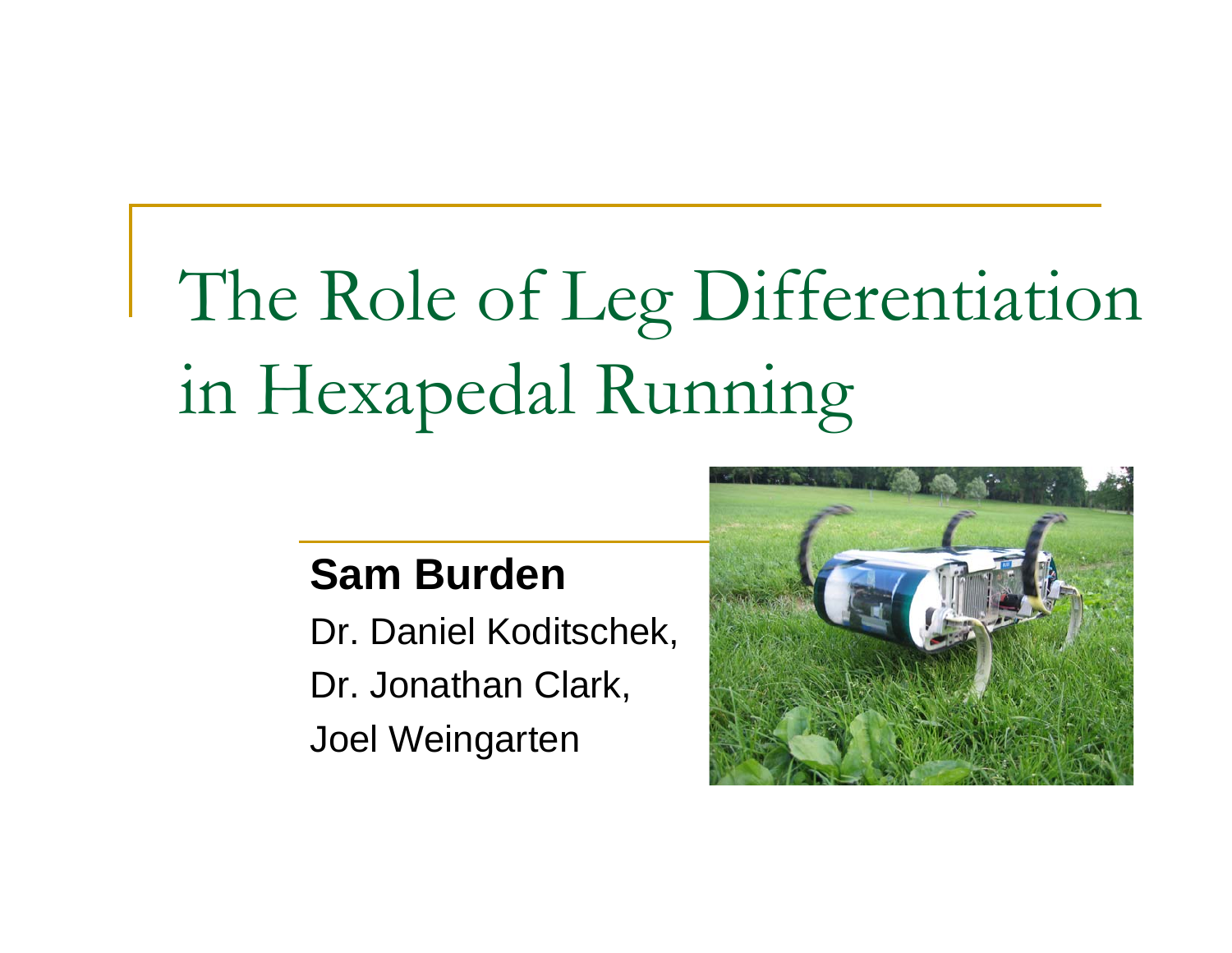

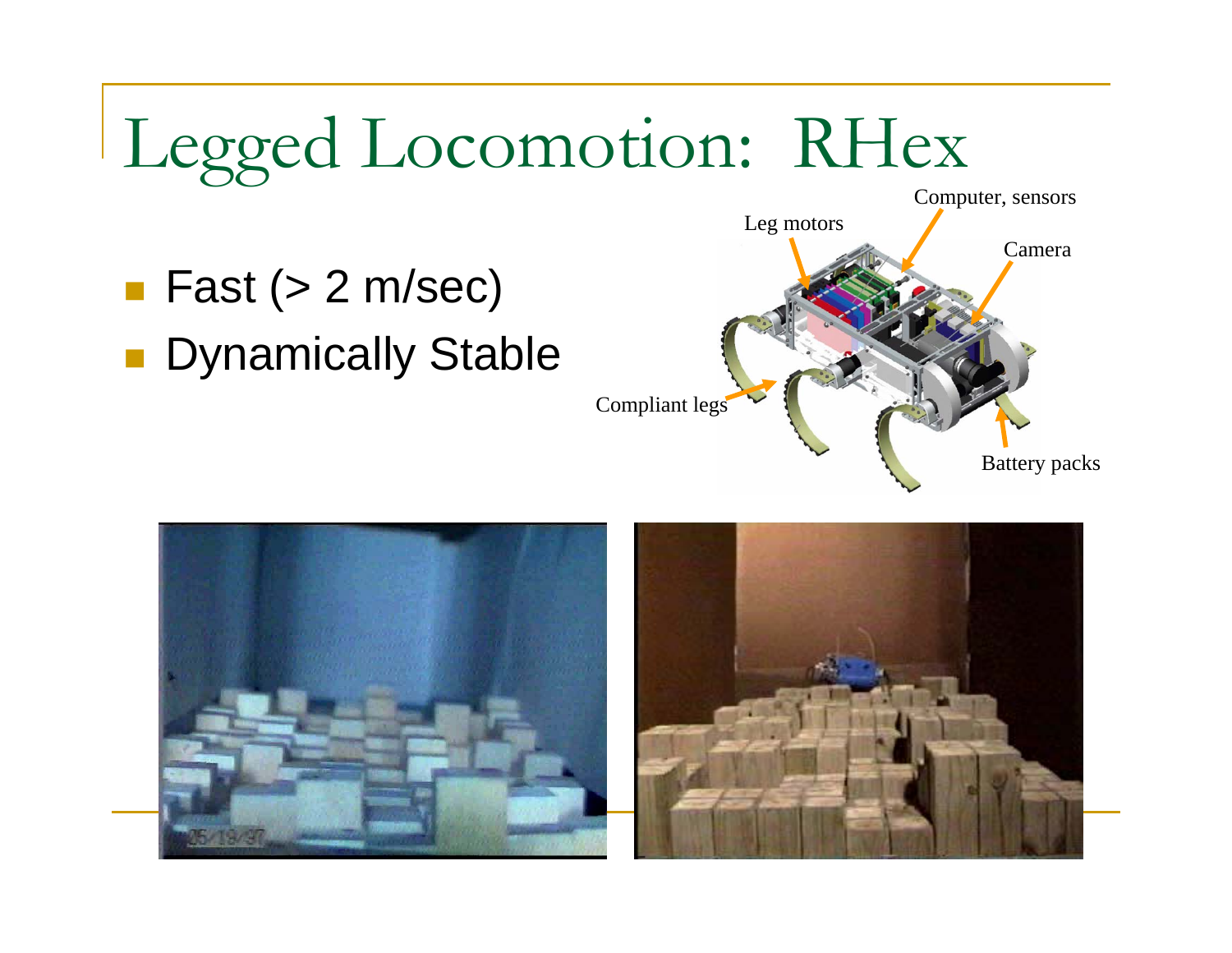### Spring-Loaded Inverted Pendulum

- **Nodel for animal running** 
	- □ Wide applicability
	- Few parameters: M, *<sup>v</sup>*, *β, α*
- **Hybrid dynamical model**





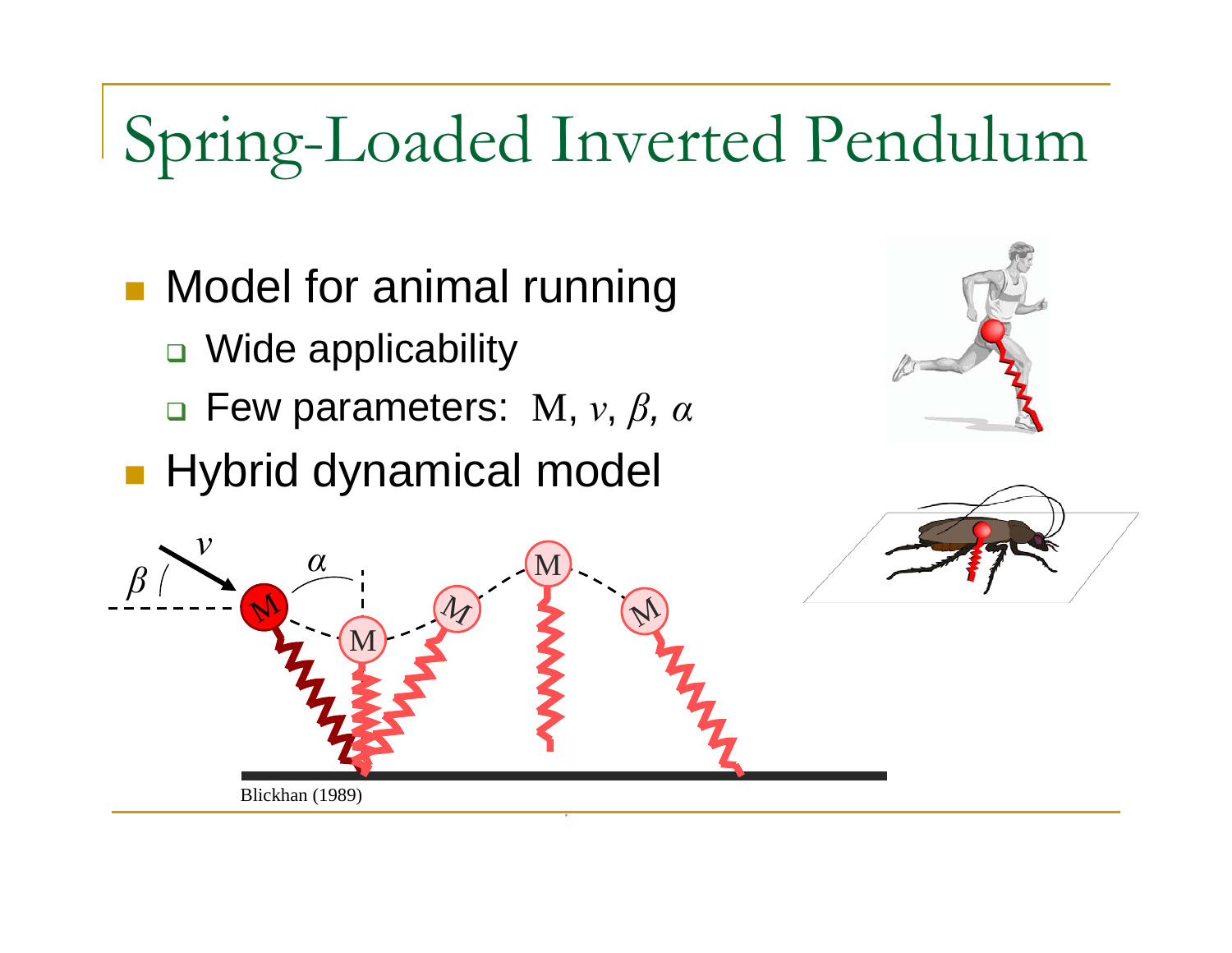### RHex's Gait



Koditschek (2000)

#### **Alternating-tripod gait**

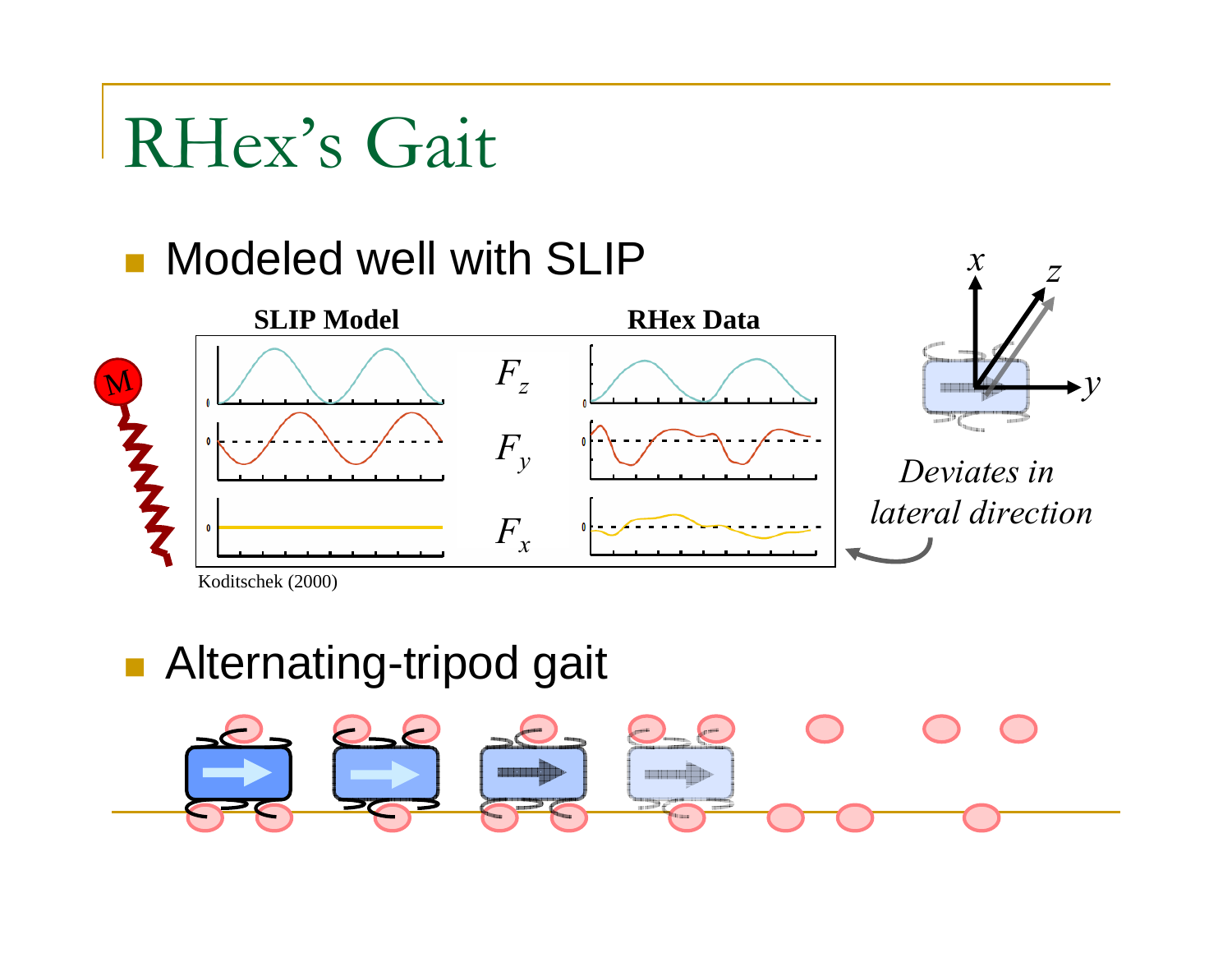## Lateral Rolling Motion

- Most animals roll
	- □ Efficiency?
	- □ Stability?
- Goal: stop rolling
	- □ Characterize roll
		- $\mathbb{R}^3$ Ground reaction forces
		- $\mathbb{R}^3$ **Trajectory**
	- Model roll
	- $\Box$ Modify hardware

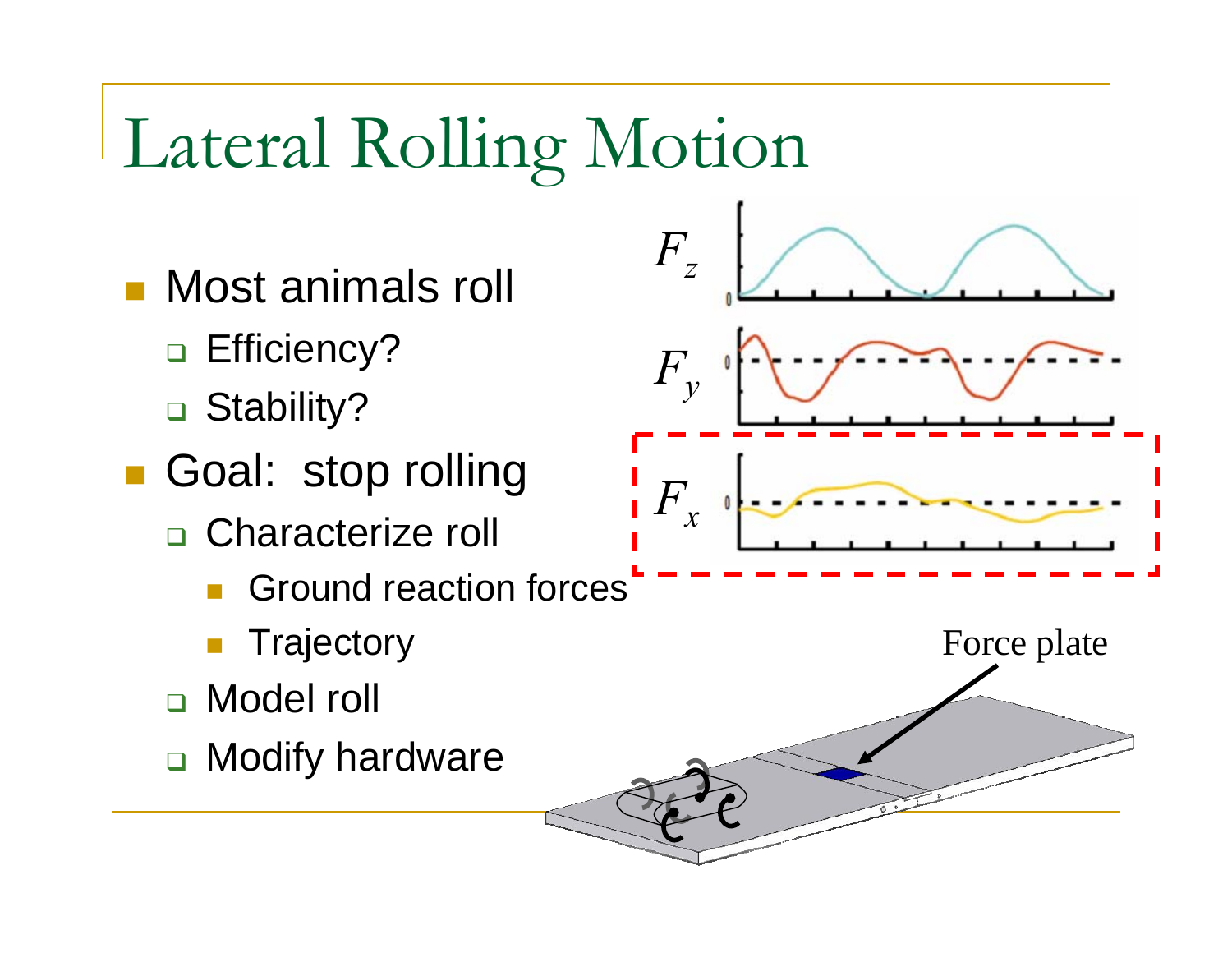### Model for Roll

- **T**  Conservative model sets *B <sup>1</sup>=B <sup>2</sup>=0*
- $\mathbb{R}^n$ ■ Damped model sets  $B$ <sub>*I</sub>≠B*<sub>2</sub></sub>
	- □ Energy added at maximum\_ spring compression



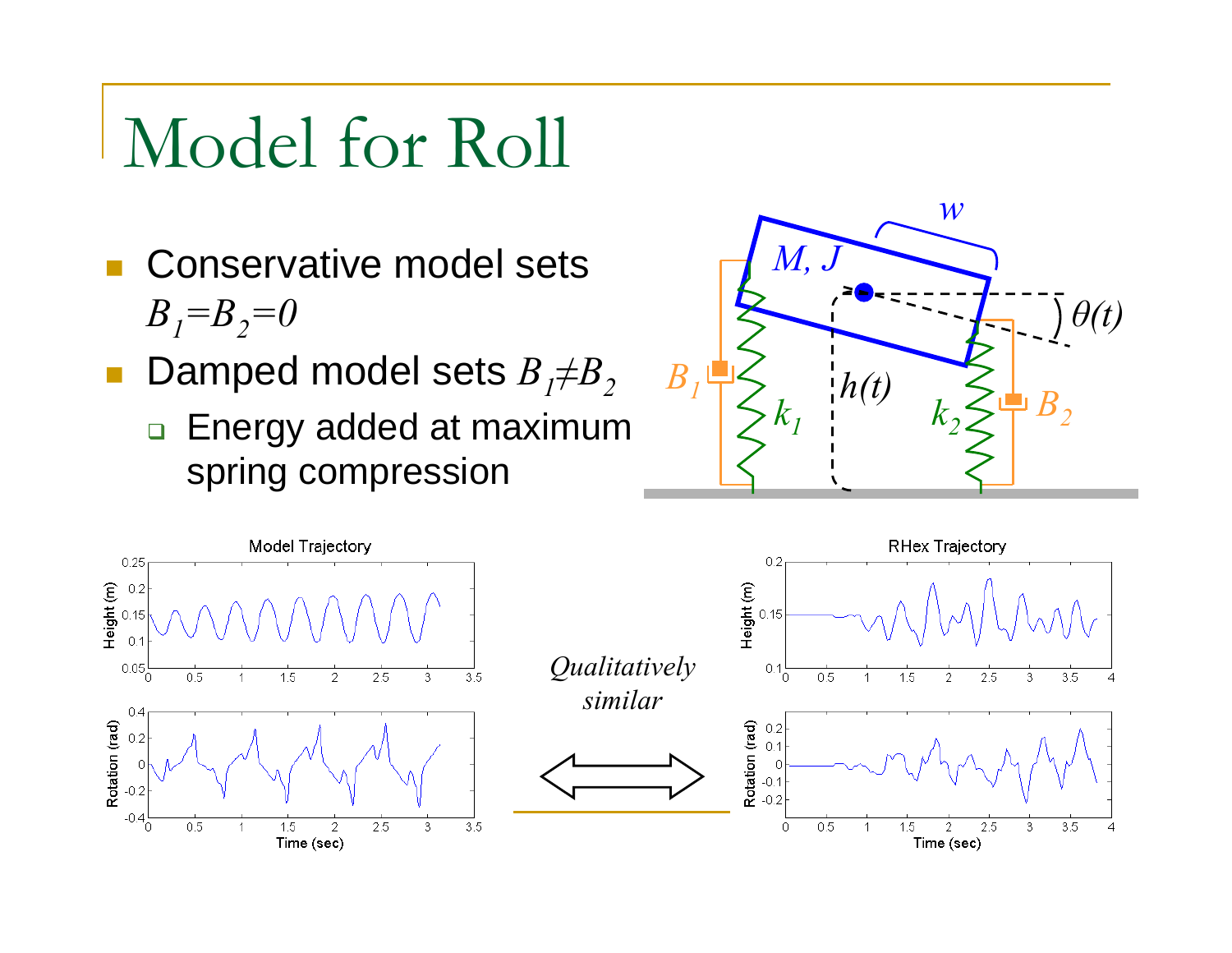## Conservative Model (*<sup>B</sup> <sup>1</sup>=B <sup>2</sup>=0)*

- П Equilibrium gaits
	- □ "Small" vectors
		- Called *fixed points*
	- Appear *unstable*



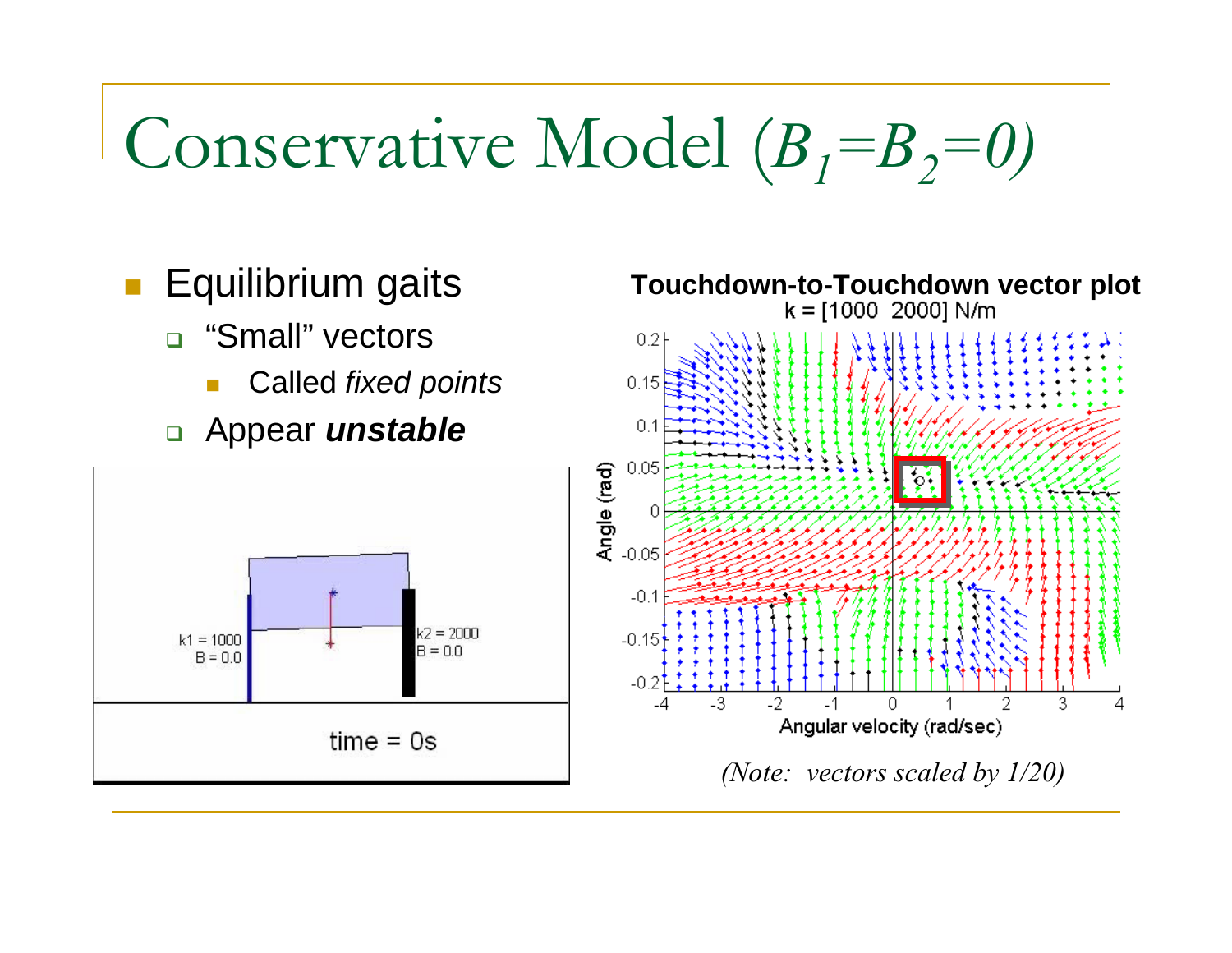## Damped Model (*<sup>B</sup> ≠0)*

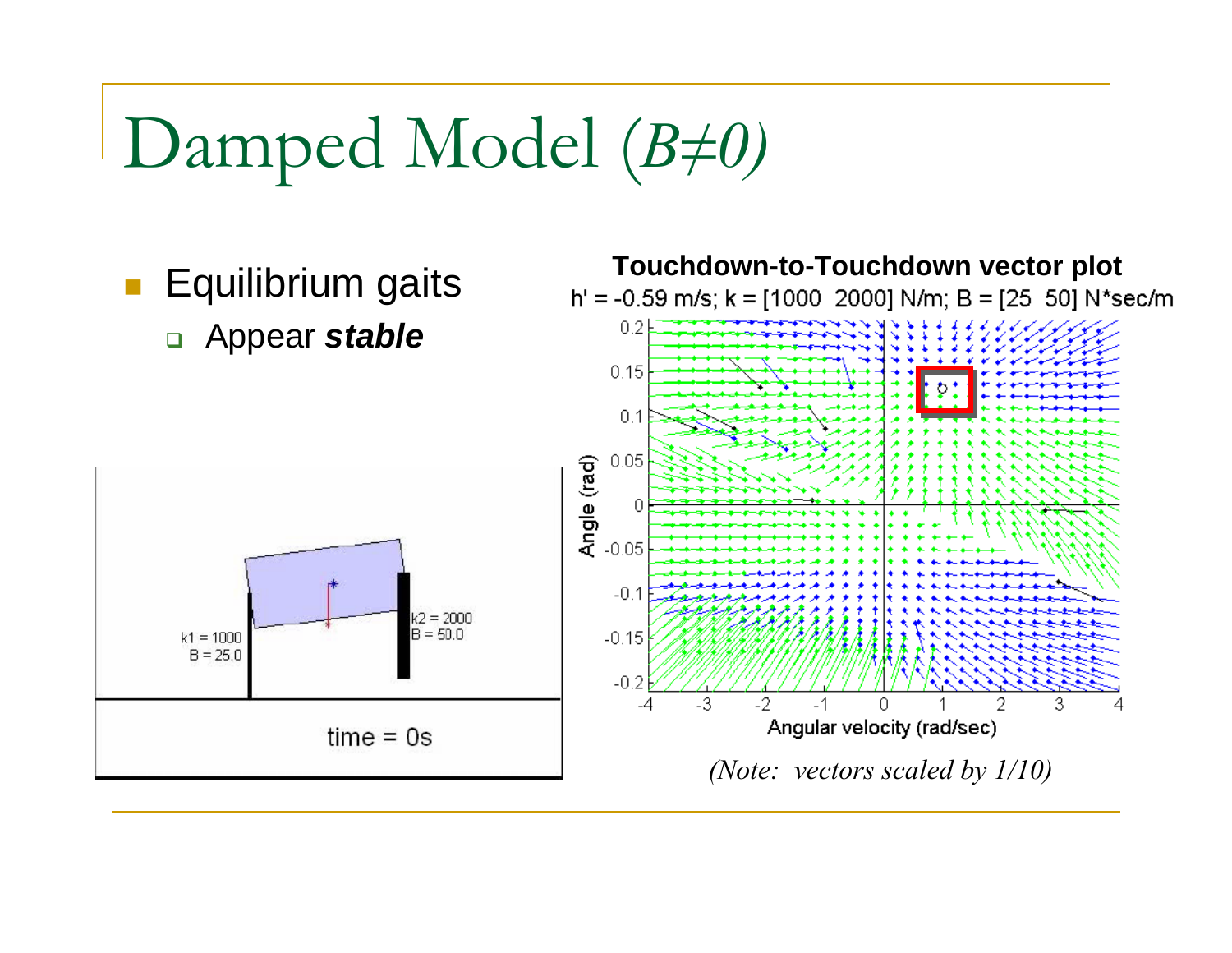### Damped Model (*<sup>B</sup> ≠0)*

■ Look at fixed point as  $k_1$ → $k_2$ 



#### **Fixed point moves toward the origin**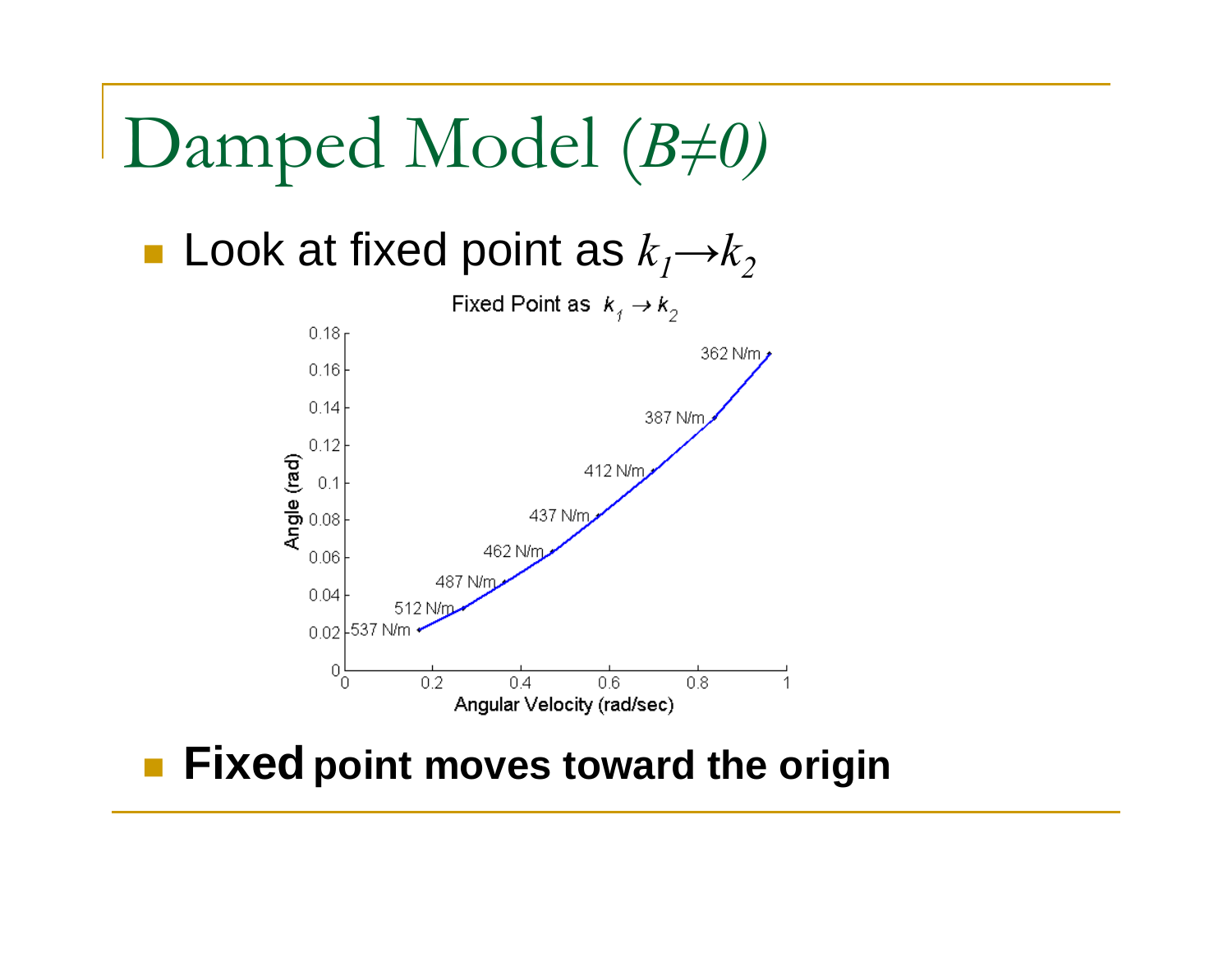### Model Prediction as  $k_1 \rightarrow k_2$

#### **• Maximum roll decreases**

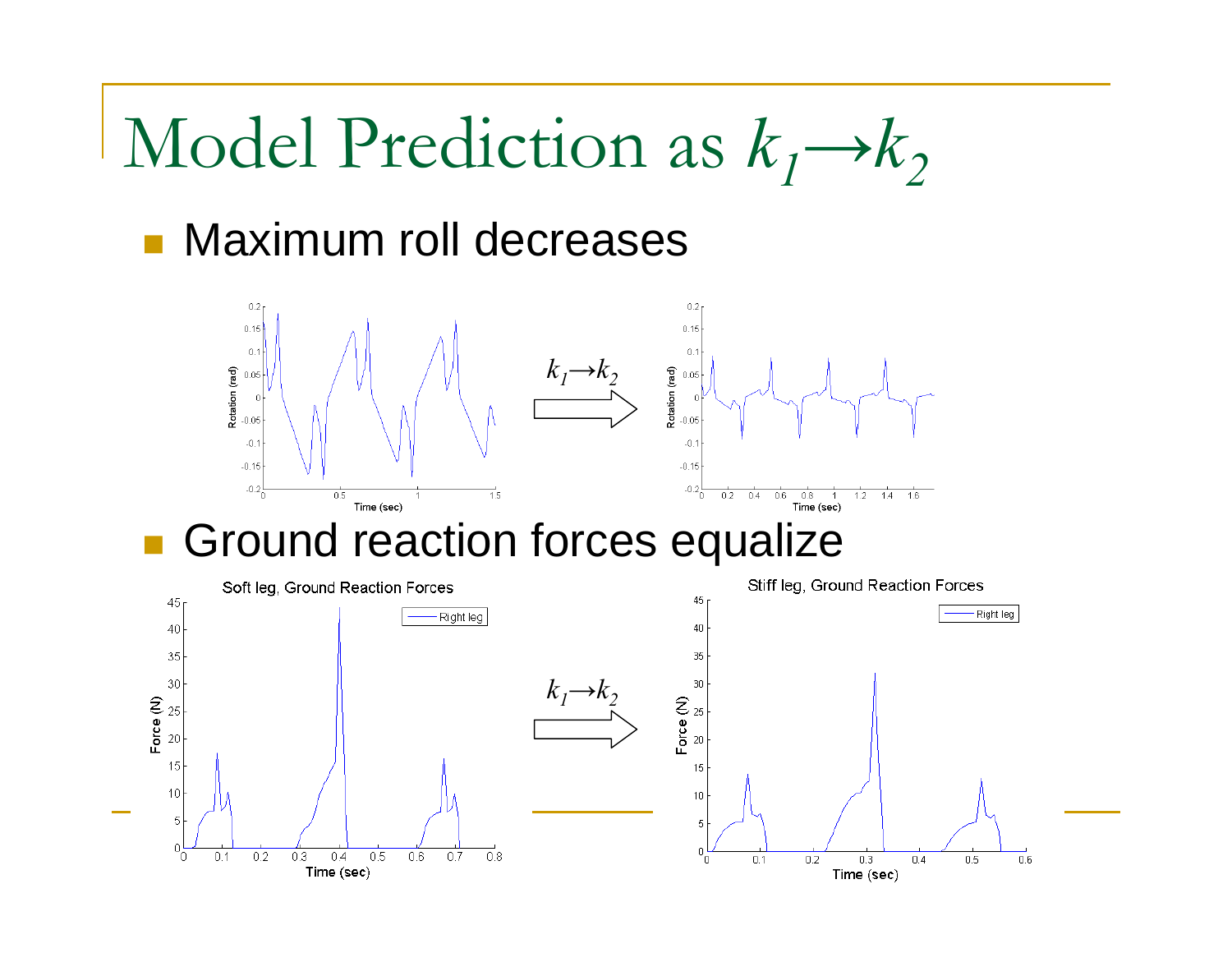### Preliminary Experimental Results

### ■ As  $k_1$ → $k_2$ , maximum roll decreases



As  $k_1 \rightarrow k_2$ , forces equalize

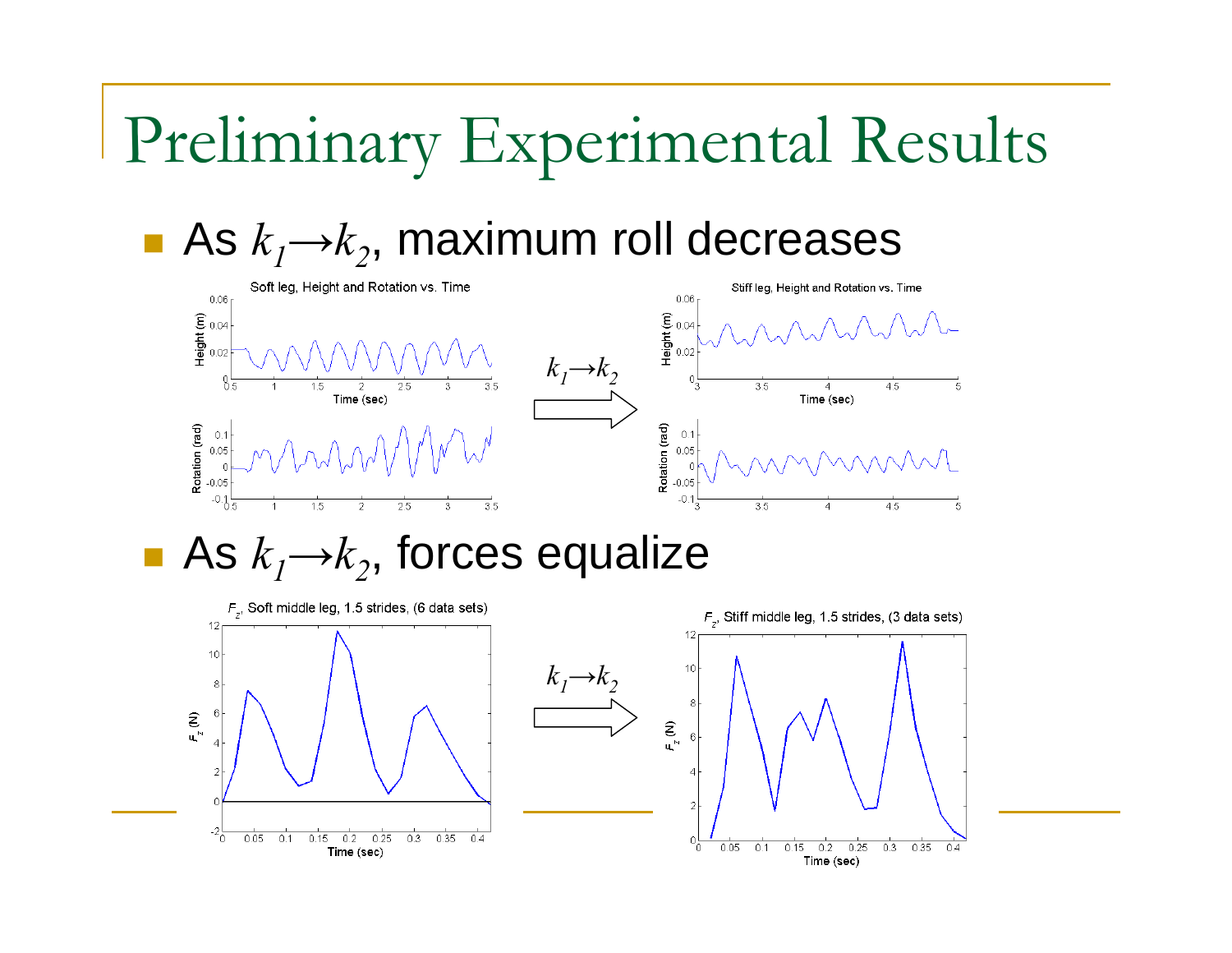### Results

- **Model provides clear prediction** 
	- □ Roll decreases as  $k_1$ → $k_2$
- **Experiments are inconclusive** 
	- □ One more week . . .
- **Take-home message: Dynamic legged locomotion**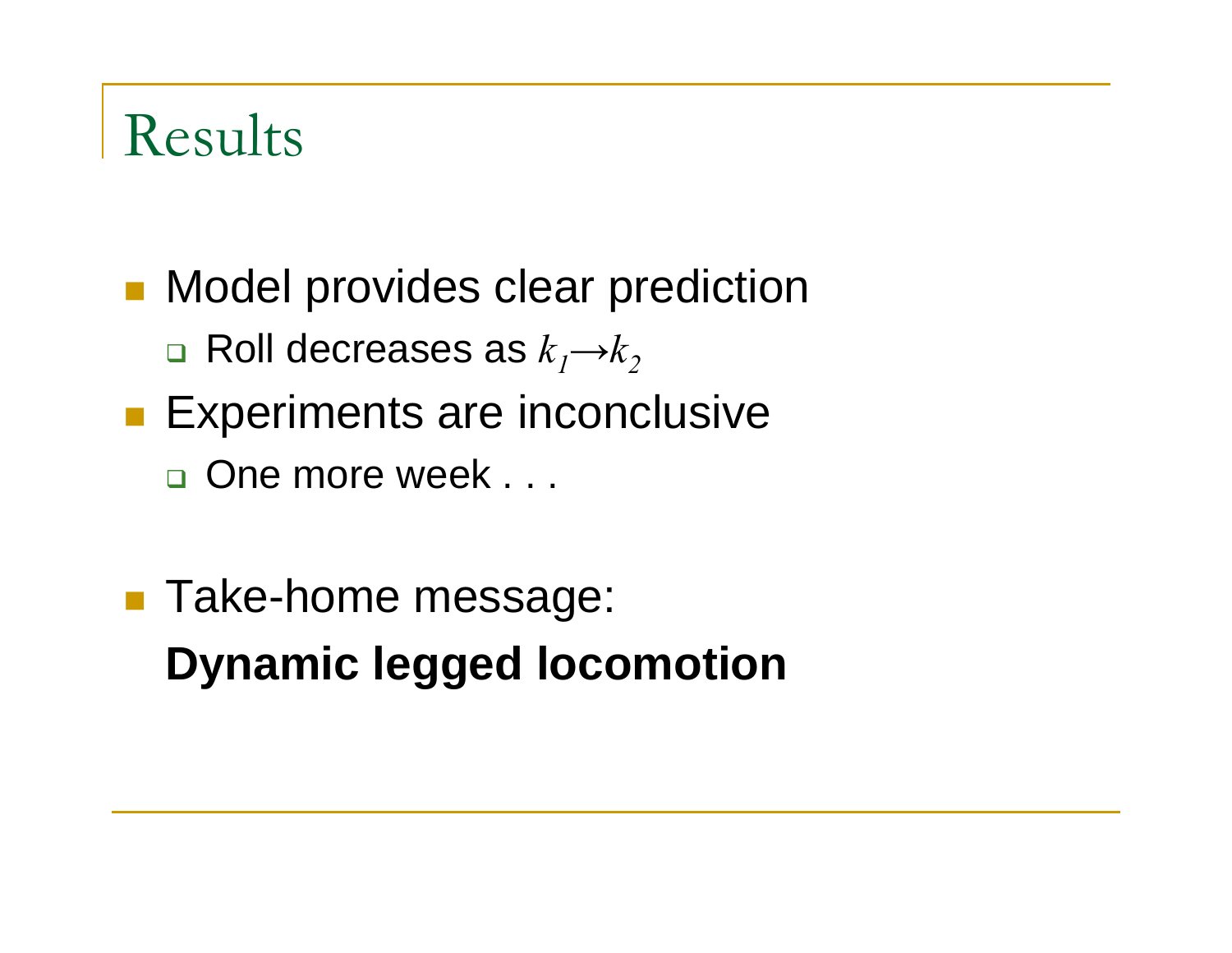## Acknowledgements

#### $\mathcal{L}^{\text{max}}$ KodLab

- □ Dr. Daniel Koditschek
- □ Dr. Jonathan Clark
- Joel Weingarten
- **□ Goran Lynch**
- Dr. Haldun Komsuoglu
- Aaron
- **□ Sam Russem**

### **BISUNFEST**